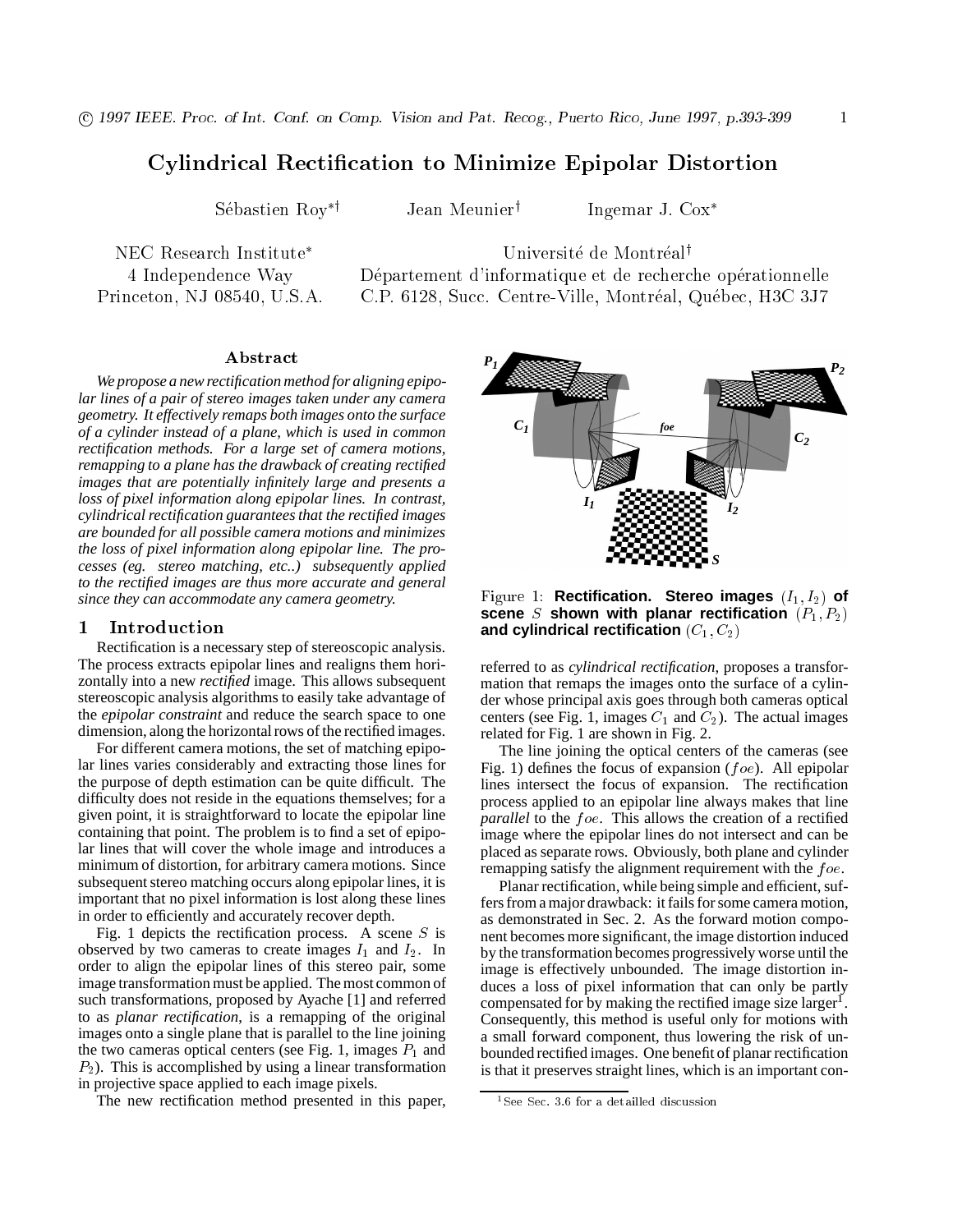sideration if stereo matching is to be performed on edges or lines.

On the other hand, cylindrical rectification is guaranteed to provide a bounded rectified image and significantly reduce pixel distortion, for all possible camera motions. This transformation also preserves epipolar line *length*. For example, an epipolar line 100 pixels long will always be rectified to a line 100 pixels long. This insures a minimal loss of pixel information when resampling the epipolar lines from the original images. However, arbitrary straight lines are no longer preserved, though this may only be a concern for edge based stereo.

Planar rectification uses a single linear transformation matrix applied to the image, making it quite efficient. Cylindrical rectification uses one such linear transformation matrix for *each* epipolar line. In many cases, these matrices can be precomputed so that a similar level of performance can be achieved.

Although it is assumed throughout this paper that internal camera parameters are known, cylindrical rectification works as well with unknown internal parameters, as it is the case when only the *Fundamental matrix* (described in [2]) is available (See Sec. 3.5).

Many variants of the planar rectification scheme have been proposed [1, 3, 4]. A detailed description based on the *essential matrix* is given in [5]. In [6], a hardware implementation is proposed. In [7], the camera motion is restricted to a *vergent stereo* geometry to simplify computations. It also presents a faster way to compute the transformation by approximating it with a non-projective linear transformation. This eliminates the risk of unbounded images at the expense of potentially severe distortion. In [8], a measure of image distortion is introduced to evaluate the performance of the rectification method. This strictly geometric measure, based on edge orientations, does not address the problem of pixel information loss induced by interpolation (see Sec. 3.6).

Sec. 2 describes planar rectification in more details. The cylindrical rectification method is then presented in Sec. 3. It describes the transformation matrix whose three components are explicitly detailed in Sec. 3.3, 3.2 and 3.1. Sec. 3.4 discuss the practical aspect of finding the set of corresponding epipolar lines in both images to rectify. It is demonstrated in Sec. 3.5 that it is possible to use uncalibrated as well as calibrated cameras. A measure of image distortion is introduced in Sec. 3.6 and used to show how both rectification methods behave for different camera geometries. Examples of rectification for different camera geometries are presented in Sec. 4.

# <sup>2</sup> Linear transformation in pro jective space

In this section we show how rectification methods based on a single linear transformation in projective space [1, 3, 4] fail for some camera geometries.

As stated earlier, the goal of rectification is to apply a transformation to an image in order to make the epipolar lines parallel to the focus of expansion. The result is a set of images where each row represents one epipolar line and can be used directly for the purpose of stereo matching (see



Figure 2: **Images from Fig. 1. Original images**  $(I_1, I_2)$  are shown with cylindrical rectification  $(C_1, C_2)$  and planar rectification  $(P_1, P_2)$ .

Fig. 2).

In projective space, an image point is expressed as  $p =$  $(p_x, p_y, h)^T$  where h is a scale factor. Thus we can assume these points are projected to  $\mathbf{p} = (p_x, p_y, 1)^T$ .

The linear projective transformation  $\bf{F}$  is used to transform an image point <sup>u</sup> into a new point <sup>v</sup> with the relation

$$
\mathbf{v} = \mathbf{F} \cdot \mathbf{u} = \begin{bmatrix} F_0 & F_1 & F_2 \\ F_3 & F_4 & F_5 \\ F_6 & F_7 & F_8 \end{bmatrix} \cdot \mathbf{u} \tag{1}
$$

where

$$
\mathbf{v} = (v_x, v_y, v_h)^T \quad \mathbf{u} = (u_x, u_y, u_h)^T \quad u_h \neq 0
$$

The fact that  $u_h \neq 0$  simply implies that the original image has a finite size. Enforcing that the reprojected point is *not* at infinity implies that  $v_h$  must be non-zero, that is

$$
v_h = u_x F_6 + u_y F_7 + u_h F_8 \neq 0 \tag{2}
$$

#

Since  $u_x$ ,  $u_y$  are arbitrary, Eq. 2 has only one possible solution  $(F_6, F_7, F_8) = (0, 0, 1)$  since only  $u_h$  can guarantee  $v_h$  to be non zero and F to be homogeneous. Therefore, the transformation <sup>F</sup> must have the form

$$
\mathbf{F} = \left[ \begin{array}{ccc} F_0 & F_1 & F_2 \\ F_3 & F_4 & F_5 \\ 0 & 0 & 1 \end{array} \right]
$$

which corresponds to a camera displacement with *no* forward (or backward) component.

In practice, the rectified image is unbounded only when the foe is *inside* the image. Therefore, any camera motion with a large forward component (making the foe visible) *cannot* be rectified with this method. Moreover, as soon as the forward component is large enough, the image points are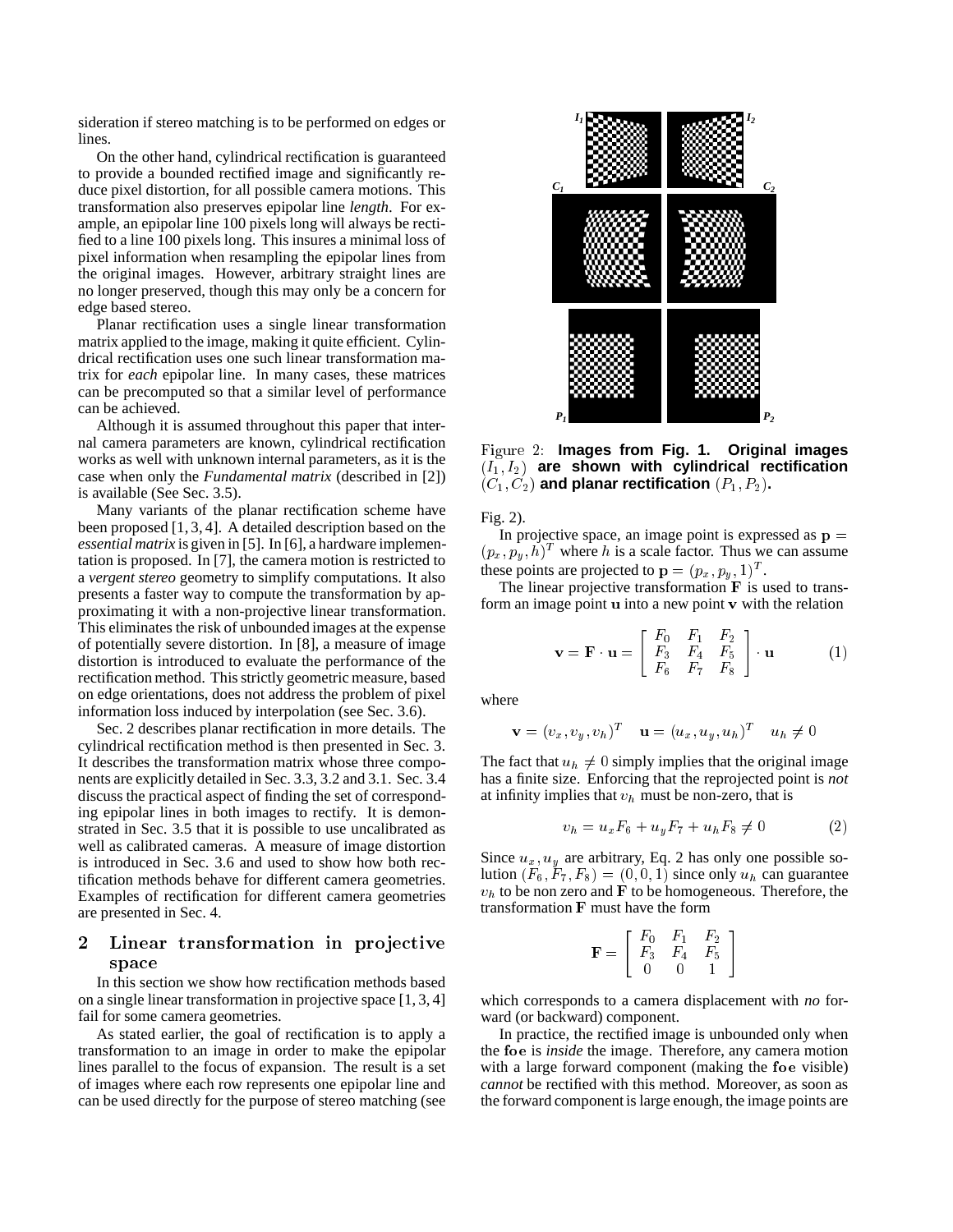

Figure 3: **The basic steps of the cylindrical recti**fication method. First ( $\mathbf{R}_{foe}$ ), an epipolar line is **rotated in the epipolar plane until it is parallel to** the foe. Second  $(T_{foe})$ , a change of coordinate system is applied. Third (S<sub>foe</sub>), a projection onto **the surface of the unit cylinder is applied.**

mapped so far apart that the rectification becomes unusable due to severe distortion.

In the next section, we described how *cylindrical rectification* can alleviate these problems by making a different use of linear transformations in projective space.

# 3 Cylindrical rectification

The goal of cylindrical rectification is to apply a transformation of an original image to remap on the surface of a carefully selected cylinder instead of a plane. By using the line joining the cameras optical centers as the cylinder axis (Fig. 1), all straight lines on the cylinder surface are necessarily parallel to the cylinder axis and focus of expansion, making them suitable to be used as epipolar lines.

The transformation from image to cylinder, illustrated in Fig. 3, is performed in three stages. First, a rotation is applied to a selected epipolar line (step  $\mathbf{R}_{f \circ e}$ ). This rotation is in the epipolar plane and makes the epipolar line parallel to the foe. Then, a change of coordinate system is applied (step  $T_{foe}$ ) to the rotated epipolar line from the image system to the cylinder system (with foe as principal axis). Finally, (step  $S_{foe}$ ), this line is *normalized* or *reprojected* onto the surface of a cylinder of unit diameter. Since the line is already parallel to the cylinder, it is simply scaled along the direction perpendicular to the axis until it lies at unit distance from the axis. A particular epipolar line is referenced by its angle  $\theta$  around the cylinder axis, while a particular pixel on the epipolar line is referenced by its angle and position along the cylinder axis (see Fig. 3).

Even if the surface of the cylinder is infinite, it can be shown that the image on that surface is always bounded. Since the transformation aligns an epipolar line with the axis of the cylinder, it is possible to remap a pixel to infinity only if its epipolar line is originally infinite. Since the original image is finite, all the visible parts of the epipolar lines are

also of finite length and therefore the rectified image cannot extend to infinity.

The rectification process transforms an image point  ${\bf p}_{xyz}$ into a new point  $q_{f \circ e}$  which is expressed in the coordinate system foe of the cylinder. The transformation matrix  $L_{foe}$ is defined so that the epipolar line containing  $\mathbf{p}_{xyz}$  will become parallel to the cylinder axis, the foe. Since all possible epipolar lines will be parallel to the foe, they will also be parallel to one another and thus form the desired *parallel aligned epipolar geometry*.

We have the linear rectification relations between  $q_{foe}$ and  $\mathbf{p}_{xyz}$  stated as

$$
\mathbf{q}_{foe} = \mathbf{L}_{foe} \mathbf{p}_{xyz} \n= (\mathbf{S}_{foe} \mathbf{T}_{foe} \mathbf{R}_{foe}) \mathbf{p}_{xyz}
$$
\n(3)

and inversely

<sup>2</sup>

$$
\mathbf{p}_{xyz} = \mathbf{L}_{foe}^{-1} \mathbf{q}_{foe} \n= (\mathbf{R}_{foe}^T \mathbf{T}_{foe}^T \mathbf{S}_{foe}^{-1}) \mathbf{q}_{foe}
$$
\n(4)

where

$$
\mathbf{S}_{foe} = \left[ \begin{array}{ccc} 1 & 0 & 0 \\ 0 & \frac{1}{k} & 0 \\ 0 & 0 & \frac{1}{k} \end{array} \right] \quad \text{and} \quad \mathbf{T}_{foe} = \left[ \begin{array}{c} \textbf{foe} \\ \mathbf{u} \\ \mathbf{v} \end{array} \right]
$$

<sup>3</sup>

These relations are completely invertible (except for the special case  $p_{xyz}$  = foe, which is quite easily handled). The matrix  $\mathbf{R}_{foe}$  represents the rotation of the image point in projective space. The matrix  $T_{foe}$  represents the change from the camera coordinate system to the cylinder system. The matrix  $S_{f \circ e}$  represents the projective scaling used to project rectified point onto the surface of the unit cylinder.

The next three subsections will describe how to compute the coordinate transformation  $T_{foe}$ , the rotation  $\mathbf{R}_{foe}$ , and the scaling  $S_{foe}$ .

## 3.1 Determining transformation T

The matrix  $T_{foe}$  is the coordinate transformation matrix from system  $(x, y, z)$  to system (foe;  $u, v$ ) such that

$$
\mathbf{q}_{foe} = \mathbf{T}_{foe} \mathbf{q}_{xyz} \mathbf{q}_{xyz} = \mathbf{T}_{foe}^T \mathbf{q}_{foe}
$$
\n(5)

and is uniquely determined by the position and motion of the cameras (see Fig. 3).

Any camera has a position pos and a rotation of  $\phi$  degrees around the axis axis relative to the world coordinate system. A homogeneous world point  $\mathbf{p}_w$  is expressed in the system of camera a (with  $pos_a$ ,  $axis_a$ , and  $\phi_a$ ) as

$$
\mathbf{p}_a = \mathbf{R}_{a\,w}\mathbf{p}_w
$$

where  $\mathbf{R}_{aw}$  is the 4  $\times$  4 homogeneous coordinate transformation matrix obtained as

$$
\begin{array}{rcl}\n\mathbf{R}_{aw} & = & \left[ \begin{array}{cc} \mathrm{rot}(\mathbf{axis}_a,-\phi_a) & \mathbf{0} \\ \mathbf{0} & 1 \end{array} \right] \left[ \begin{array}{cc} I & -\mathbf{pos}_a \\ \mathbf{0} & 1 \end{array} \right] \\
& = & \left[ \begin{array}{cc} \mathbf{r}_{aw} & -\mathbf{r}_{aw} \cdot \mathbf{pos}_a \\ \mathbf{0} & 1 \end{array} \right]\n\end{array}
$$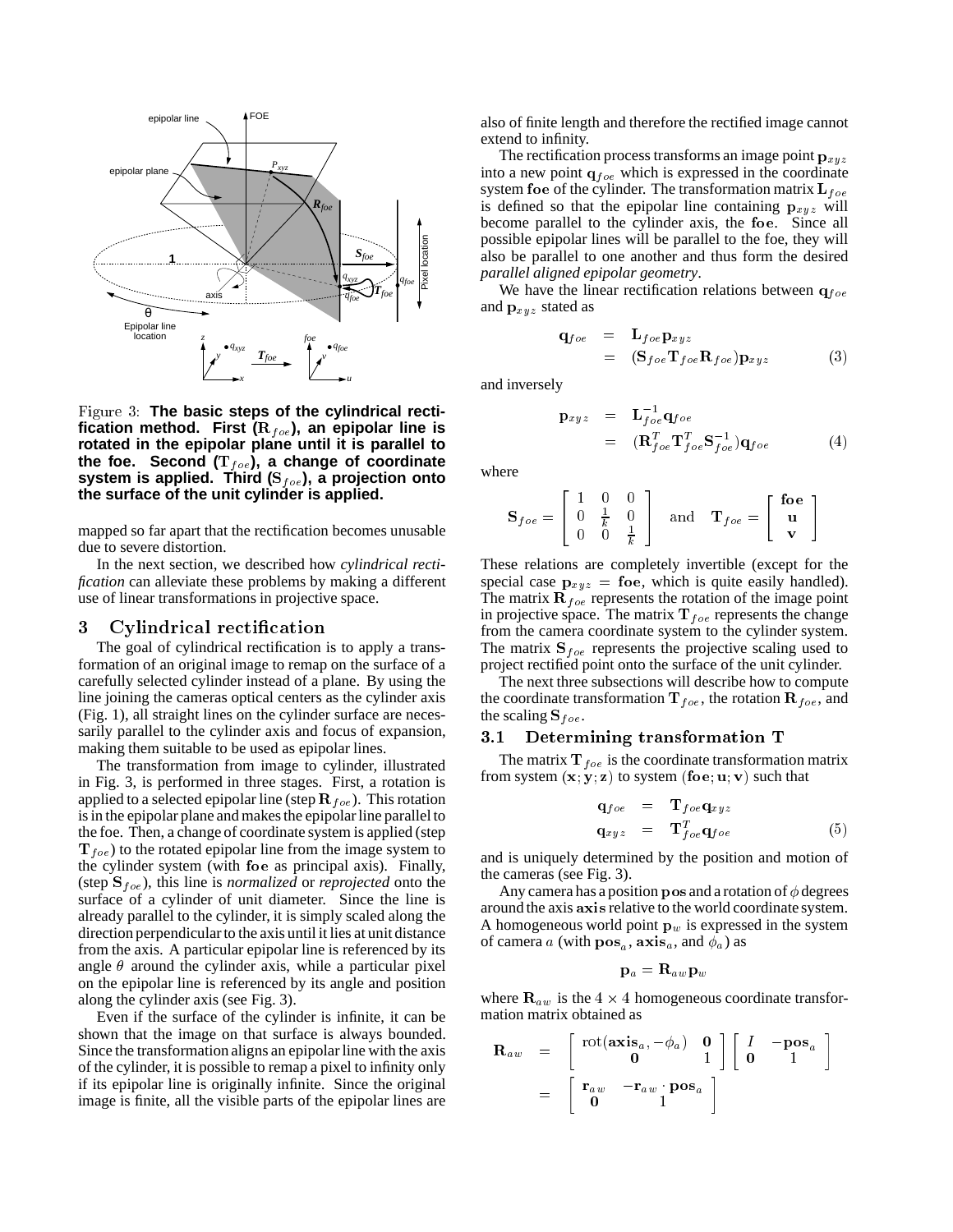where

$$
\mathbf{r}_{aw} = \textrm{rot}(\mathbf{axis}_a, -\phi_a)
$$

and  $\text{rot}(\mathbf{A}, \theta)$  is a  $3 \times 3$  rotation matrix of angle  $\theta$  around axis A. The corresponding matrix  $\mathbf{R}_{bw}$  for camera b with  $pos<sub>b</sub>$ , axis<sub>b</sub>, and  $\phi<sub>b</sub>$  is defined in a similar way.

The direct coordinate transformation matrices for camera a and b such that

$$
\begin{array}{ccc} {\bf p}_a &=& {\bf R}_{ab} {\bf p}_b \\ {\bf p}_b &=& {\bf R}_{ba} {\bf p}_a \end{array}
$$

are defined as

$$
\begin{array}{rcl}\n\mathbf{R}_{ab} & = & \mathbf{R}_{aw} \cdot \mathbf{R}_{bw}^{-1} = \left[ \begin{array}{cc} \mathbf{r}_{ab} & \mathbf{foe}_a \\ 0 & 1 \end{array} \right] \\
\mathbf{R}_{ba} & = & \mathbf{R}_{bw} \cdot \mathbf{R}_{aw}^{-1} = \left[ \begin{array}{cc} \mathbf{r}_{ba} & \mathbf{foe}_b \\ 0 & 1 \end{array} \right]\n\end{array}
$$

where

$$
\begin{array}{rcl} \mathbf{r}_{ab} & = & \mathbf{r}_{aw}\mathbf{r}_{bw}^T \\ \mathbf{r}_{ba} & = & \mathbf{r}_{bw}\mathbf{r}_{aw}^T \\ \mathbf{foe}_a & = & \mathbf{r}_{aw} \cdot (\mathbf{pos}_b - \mathbf{pos}_a) \\ \mathbf{foe}_b & = & \mathbf{r}_{bw} \cdot (\mathbf{pos}_a - \mathbf{pos}_b) \end{array}
$$

from which we can derive the matrix  $T_{foe; a}$  for rectifying the image of camera  $a$  as

$$
\mathbf{T}_{foe;a} = \begin{bmatrix} n(\mathbf{foe}_a) \\ n(\mathbf{z} \times \mathbf{foe}_a) \\ n(\mathbf{foe}_a \times (\mathbf{z} \times \mathbf{foe}_a)) \end{bmatrix}
$$
 (6)

where  $n(\mathbf{v}) = \mathbf{v}/\|\mathbf{v}\|$  is a normalizing function. The corresponding matrix  $T_{f \circ e}$  for rectifying the image of camera <sup>b</sup> can be derived similarly or more simply by the relation

$$
\mathbf{T}_{foe;b} = -\mathbf{T}_{foe;a} \cdot \mathbf{r}_{ab} \tag{7}
$$

For the case where  $f{\bf o}{\bf e}_a = {\bf z}$ , the last two rows of  ${\bf T}_{foe,a}$ can be any two orthonormal vectors perpendicular to <sup>z</sup>.

#### 3.2 Determining rotation R

The epipolar line containing a point  $\mathbf{p}_{xyz}$  will be rotated around the origin (the camera's optical center) and along the epipolar plane until it becomes parallel to the foe. The epipolar plane containing  $\mathbf{p}_{xyz}$  also contain the foe (by definition) and the origin. The normal to that plane is

$$
axis = \mathbf{foe} \times \mathbf{p}_{xyz} \tag{8}
$$

and will be the axis of rotation (see Fig. 3), thus ensuring that  ${\bf p}_{xyz}$  remains in the epipolar plane. In the case  ${\bf p}_{xyz} =$  foe, the axis can be any vector normal to the foe vector.

The angle of rotation needed can be computed by using the fact that the normal  $z = (0, 0, 1)^T$  to the image plane has to be rotated until it is perpendicular to the foe. This is because the new epipolar line has to be parallel to the foe. The rotation angle is the angle between the normal  $z =$  $(0,0,1)^T$  projected on the epipolar plane (perpendicular

to the rotation axis) and the plane normal to the foe also containing the origin. By projecting the point  $\mathbf{p}_{xyz}$  onto that plane, we can directly compute the angle. We have  $z'$ , the normal <sup>z</sup> projected on the epipolar plane defined as

$$
\mathbf{z}' = \mathbf{axis} \times (\mathbf{z} \times \mathbf{axis}) = \begin{bmatrix} -\mathbf{axis}_x \mathbf{axis}_z \\ -\mathbf{axis}_y \mathbf{axis}_z \\ \mathbf{axis}_x^2 + \mathbf{axis}_y^2 \end{bmatrix}
$$

and  $\mathbf{p}'$ , the projected  $\mathbf{p}_{xyz}$  on the plane normal to the foe, defined as

$$
\mathbf{p}' = \mathbf{T}_{foe}^T \mathbf{B} \mathbf{T}_{foe} \mathbf{p}_{xyz} \tag{9}
$$

- 1 55.55

where  $T_{foe}$  was previously defined in Eq. 6.

The rotation matrix  $\mathbf{R}_{foe}$  rotates the vector  $\mathbf{z}'$  onto the vector  $\mathbf{p}'$  around the axis of Eq. 8 and is defined as

$$
\mathbf{R}_{foe} = \mathbf{rot}_{\mathbf{p}',\mathbf{z}'} \tag{10}
$$

where  $\text{rot}_{a,b}$  rotates vector b onto vector a such that

$$
\mathbf{rot}_{\mathbf{a},\mathbf{b}} = \begin{bmatrix} n(\mathbf{a}) \\ n(\mathbf{a} \times \mathbf{b}) \\ n((\mathbf{a} \times \mathbf{b}) \times \mathbf{a}) \end{bmatrix}^T \begin{bmatrix} n(\mathbf{b}) \\ n(\mathbf{a} \times \mathbf{b}) \\ n((\mathbf{a} \times \mathbf{b}) \times \mathbf{b}) \end{bmatrix}
$$

If the point  $q_{f \circ e}$  is available instead of point  $p_{xyz}$ , (as would be the case for the inverse transformation of Eq. 4) we can still compute  $\mathbf{R}_{f \circ e}$  from Eq. 10 by substituting  $\mathbf{q}_{xyz}$  for  $\mathbf{p}_{xyz}$  in Eq. 8 and 9 where  $\mathbf{q}_{xyz}$  is derived from  $\mathbf{q}_{foe}$  using Eq. 5. Notice that because  $p_{xyz}$  and  $q_{xyz}$  are in the same epipolar plane, the rotation axis will be the same. Also, the angle of rotation will also be the same since their projection onto the plane normal to the foe is the same (modulo a scale factor).

#### 3.3 Determining the scaling S

The matrix  $S_{foe}$  is used to project the epipolar line from the unit image plane (i.e. located at  $z = 1$ ) onto the cylinder of unit radius. To simplify notation in the following equation, we define

$$
\mathbf{A} = \left[ \begin{array}{ccc} 1 & 0 & 0 \\ 0 & 0 & 0 \\ 0 & 0 & 0 \end{array} \right] \quad \mathbf{B} = \left[ \begin{array}{ccc} 0 & 0 & 0 \\ 0 & 1 & 0 \\ 0 & 0 & 1 \end{array} \right]
$$

As shown in Eq. 3 and 4,  $\mathbf{S}_{f \circ e}$  has one scalar parameter k. This parameter can be computed for a known point  $p_{xyz}$ (Eq. 3) by enforcing unit radius and solving the resulting equation

$$
\begin{array}{rcl}\n\|\mathbf{B} \mathbf{q}_{foe}\| & = & 1 \quad (11) \\
\mathbf{B} \begin{bmatrix} 1 & 0 & 0 \\
0 & \frac{1}{k} & 0 \\
0 & 0 & \frac{1}{k} \end{bmatrix} \mathbf{T}_{foe} \mathbf{R}_{foe} \mathbf{p}_{xyz}\n\end{array}
$$

which yields the solution

$$
k = \|\mathbf{B} \mathbf{T}_{foe} \mathbf{R}_{foe} \mathbf{p}_{xyz}\|
$$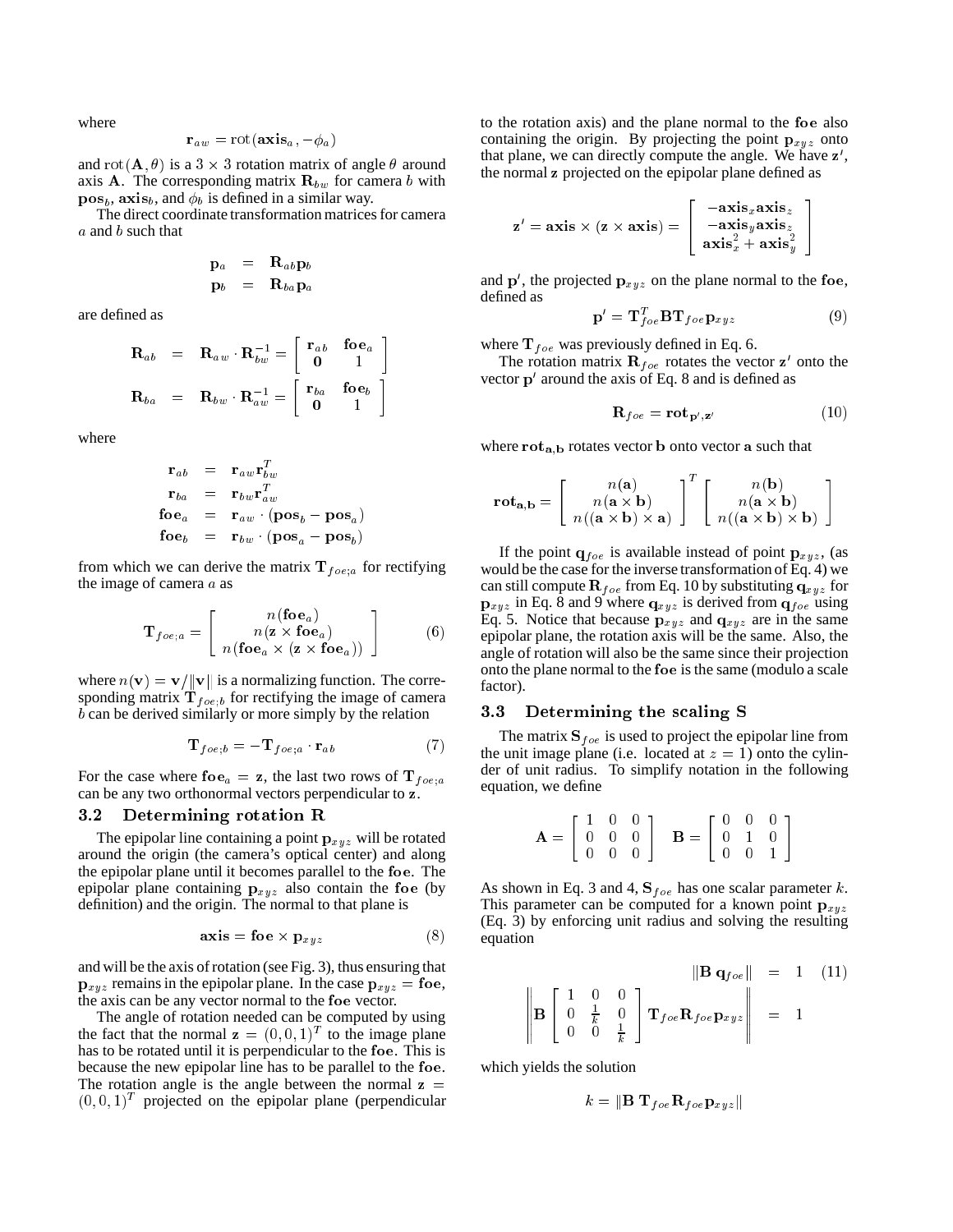For the case of a known point  $q_{foe}$  (Eq. 4), enforcing that the epipolar lines all have their  $z$  coordinates equal to 1 gives the equation

$$
\begin{bmatrix}\n0 \\
0 \\
1\n\end{bmatrix} \cdot \mathbf{p}_{xyz} = 1
$$
\n
$$
\begin{bmatrix}\n0 \\
0 \\
1\n\end{bmatrix} \cdot (\mathbf{R}_{foe}^T \mathbf{T}_{foe}^T) \begin{bmatrix}\n1 & 0 & 0 \\
0 & k & 0 \\
0 & 0 & k\n\end{bmatrix} \mathbf{q}_{foe} = 1
$$

which can be simplified to

$$
(\mathbf{T}_{foe}\mathbf{c}_3)\cdot(\mathbf{A}\mathbf{q}_{foe})+k(\mathbf{T}_{foe}\mathbf{c}_3)\cdot(\mathbf{B}\mathbf{q}_{foe})=1
$$

where  $c_3$  is the third column of rotation matrix  $\mathbf{R}_{f \circ e}$ . The solution is then

$$
k = \frac{1 - (\mathbf{T}_{f \,oe} \mathbf{c}_3) \cdot (\mathbf{A} \; \mathbf{q}_{f \,oe})}{(\mathbf{T}_{f \,oe} \mathbf{c}_3) \cdot (\mathbf{B} \; \mathbf{q}_{f \,oe})}
$$

It should be noted that the denominator can never be zero because of Eq. 11 and the fact that  $T_{f \circ e} c_3$  can never be zero or orthogonal to **B**  $q_{foe}$ .

### 3.4 Common angle interval

In general, a rectified image does not span the whole cylinder. The common angle interval is the interval that yields all common epipolar lines between two views. In order to control the number of epipolar lines extracted, it is important to determine this interval for each image.

Notice that the rectification process implicitly guarantees that a pair of corresponding epipolar lines have the *same* angle on their respective cylinder, and therefore the same row in the rectified images. The concern here is to determine the angle interval of epipolar lines effectively present in both images.

It can be shown that if a rectified image does *not* span the whole cylinder, then the extremum angles are given by two corners of the image. Based on this fact, it is sufficient to compute the angle of the four corners and one point between each pair of adjacent corners. By observing the ordering of these angles and taking into account the periodicity of angle measurements, it is possible to determine the angle interval for one image.

Given the angle intervals computed for each image separately, their intersection is the common angle interval sought. The subsequent stereo matching process has only to consider epipolar lines in that interval.

# 3.5 The case of uncalibrated cameras

Until now, it was always assumed that the cameras where calibrated, i.e. their internal parameters are known. The parameters are the principal point (optical axis), focal lengths and aspect ratio. More generally, we can represent all these parameters by a  $3 \times 3$  upper triangular matrix. In this section, we assume that only the *fundamental matrix* is available. This matrix effectively hides the internal parameters with the camera motion (external parameters) in a single matrix.

The fundamental matrix  $\bf{F}$  defines the epipolar relation between points  $\mathbf{p}_a$  and  $\mathbf{p}_b$  of the images as

$$
\mathbf{p}_b^T \cdot \mathbf{F} \cdot \mathbf{p}_a = 0 \tag{12}
$$

It is straightforward to extract the focus of expansion for each image by noticing that all points of one image must satisfy Eq. 12 when the point selected in the other image is its foe. More precisely, the relations for foe<sub>a</sub> and foe<sub>b</sub> are

$$
\begin{array}{ccc}\n\mathbf{p}_b^T \cdot \mathbf{F} \cdot \mathbf{foe}_a &=& 0 \quad \forall \mathbf{p}_b \\
\mathbf{foe}_b^T \cdot \mathbf{F} \cdot \mathbf{p}_a &=& 0 \quad \forall \mathbf{p}_a\n\end{array}
$$

which yield the homogeneous linear equation systems

$$
\mathbf{F} \quad \mathbf{foe}_a = 0 \tag{13}
$$

$$
\mathbf{F}^T \cdot \mathbf{foe}_b = 0 \tag{14}
$$

which are easily solved.

At this point, it remains to show how to derive the constituent of matrix  $\mathbf{L}_{foe}$  of Eq. 3 from the fundamental matrix **F**. These are the matrices  $S_{foe}$ ,  $R_{foe}$ , and  $T_{foe}$ .

The transformation  $T_{foe; a}$  can be directly obtained from Eq. 6, using  $foe_a$  obtained in Eq. 13. Symmetrically (using Eq. 14) we obtain

$$
T_{foe;b} = \left[ \begin{array}{c} n(\mathbf{foe}_b) \\ n(\mathbf{z} \times \mathbf{foe}_b) \\ n(\mathbf{foe}_b \times (\mathbf{z} \times \mathbf{foe}_b)) \end{array} \right]
$$

The rotation matrix  $\mathbf{R}_{f \circ e}$  is computed from the foe (which is readily available from the fundamental matrix F) and the transform matrix  $T_{foe}$ , exactly as described in Sec. 3.2.

Since the scaling matrix  $\mathbf{S}_{f}$  oe is directly computed from the value of rotation matrix  $\mathbf{R}_{foe}$  and transform  $\mathbf{T}_{foe}$ , it is computed exactly as described in Sec. 3.3.

The rectification method is applicable regardless of the availability of the internal camera parameters. However, without these parameters, it is impossible to determine the minimum and maximum disparity interval which is of great utility in an subsequent stereo matching. In this paper, all the results obtained performed with known internal parameters.

#### 3.6 Epipolar distortion and image size

The distortion induced by the rectification process in conjunction with the resampling of the original image can create a loss of pixel information, i.e. pixels in the original image are not accounted for and the information they carry is simply discarded during resampling. We measure this loss along epipolar lines, since it is along these lines that a subsequent stereo process will be carried out. To establish a measure of pixel information loss, we consider a rectified epipolar line segments of a length of one pixel and compute the lenght  $L$  of the original line segment that is remapped to it. For a given length  $L$ , we define the loss as

$$
loss(L) = \begin{cases} 0 & L \le 1 \\ 1 - 1/L & L > 1 \end{cases}
$$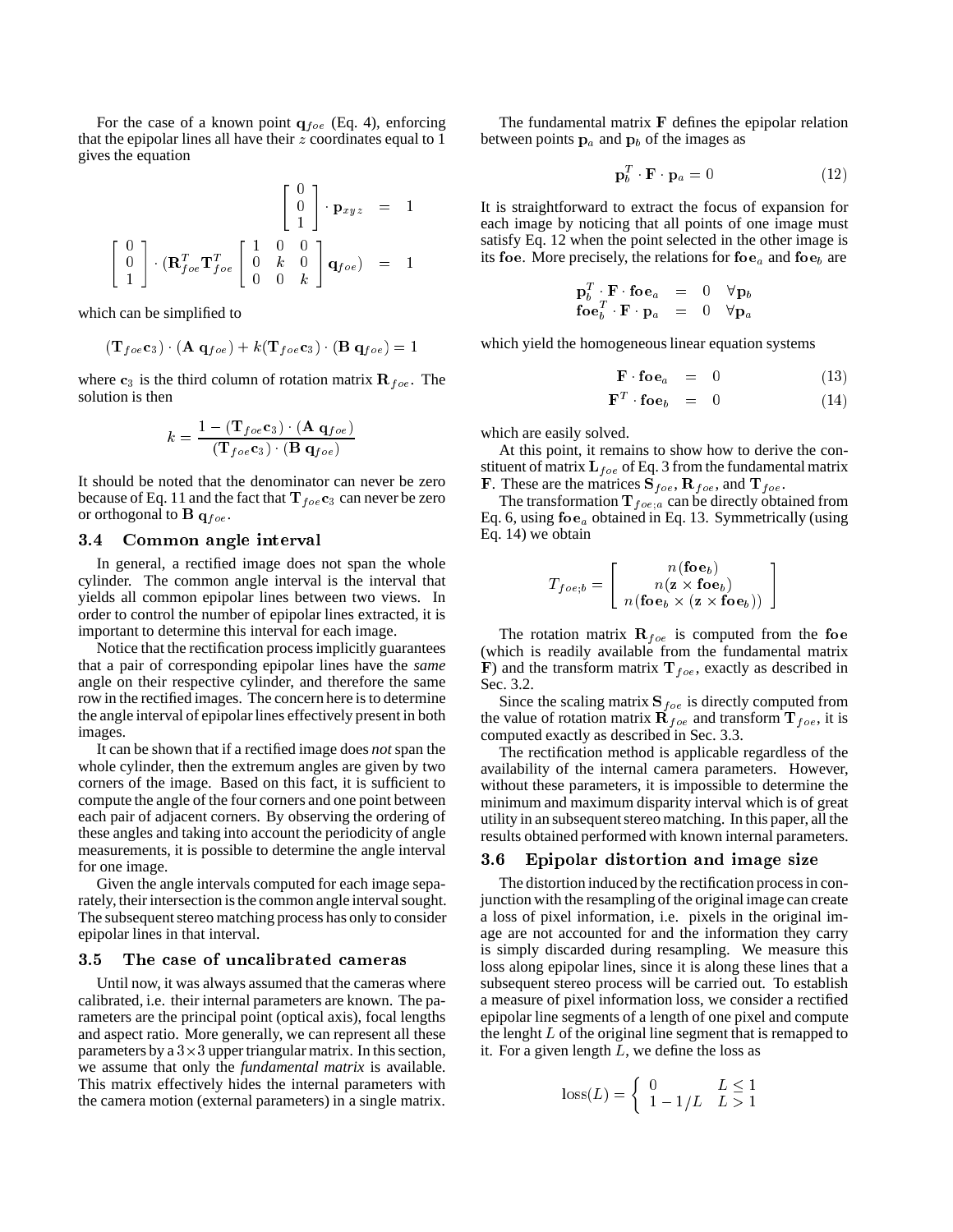

Figure 4: **Pixel loss as a function of camera translation**  $T = (1, 0, z)$ . Rectified image width is 365, 730 **and 1095 pixels for an original width of 256 pixels.**

A shrinking of original pixels (i.e.  $L > 1$ ) creates pixel information loss while a stretching (i.e.  $L < 1$ ) simply reduce the density of the rectified image. For a whole image, the measure is the expected loss over all rectified epipolar lines, broken down into individual one pixel segments.

The fundamental property of cylindrical rectification is the conservation of the length of epipolar lines. Since pixels do not stretch or shrink on these lines, no pixel information is lost during resampling, except for the unavoidable loss introduced by the interpolation process itself. For planar rectification, the length of epipolar lines is not preserved. This implies that some pixel loss will occur if the rectified image size is not large enough. In Fig. 4, three different rectified image width (365, 730, 1095 pixels) were used with both methods, for a range of camera translations  $T = (1, 0, z)$ with a z component in the range  $z \in [0, 1]$ . Cylindrical rectification shows no loss for any camera motion and any rectified image width<sup>2</sup>. However, planar rectification induces a pixel loss that depends on the camera geometry. To compensate for such a loss, the rectified images have to be enlarged, sometimes to the point where they become useless for subsequent stereo processing. For a <sup>z</sup> component equal to 1 (i.e.  $T = (1, 0, 1)$ ), all pixels are lost, regardless of image size.

#### $\overline{4}$ Experiments and results

Some examples of rectification applied to different camera geometries are illustrated in this section. Fig. 5 presents an image plane and the rectification cylinder with the reprojected image, for an horizontal camera motion. In this case, the epipolar lines are already aligned. The rows represent different angles around the cylinder, from  $0^{\circ}$  to  $360^{\circ}$ . The image always appears twice since every cylinder point is *projective* across the cylinder axis. The number of rows determine the number of epipolar lines that are extracted from the image.

Fig. 6 depicts a camera geometry with forward motion. The original and rectified images are shown in Fig. 7 (planar rectification can not be used in this case). Notice how



Figure 5: **Image "cube" rectified. Horizontal cam**era motion ( $foe = (1, 0, 0)$ ). A row represent an **individual epipolar line.**

the rectified displacement of the sphere and cone is purely horizontal, as expected.

Fig. 8 depicts a typical camera geometry, suitable for planar rectification, with rectified images shown in Fig. 9. While the cylindrical rectification (images  $C_1$ ,  $C_2$  in Fig. 9) introduces little distortion, planar rectification (images  $P_1, P_2$ ) significantly distorts the images, which are also larger to compensate for pixel information loss.

Examples where the foe is inside the image are obtained when the forward component of the motion is large enough with respect to the focal length (as in Fig. 7). It is important to note that planar rectification always yields an unbounded image (i.e. infinite size) for these cases and thus can not be applied.

The execution time for both methods is very similar. For many camera geometries, the slight advantage of planar rectification relating to the number of matrix computation is overcome by the extra burden of resampling larger rectified images to reduce pixel loss.

#### <sup>5</sup> Conclusion

We presented a new method, called *cylindrical rectification*, for rectifying stereoscopic images under arbitrary camera geometry. It effectively remaps the images onto the surface of a unit cylinder whose axis goes through both cameras optical centers. It applies a transformation in projective space to each image point. A single linear transformation is required per epipolar line to rectify. While it does not preserves arbitrary straight lines, it preserves epipolar line lengths, thus insuring minimal loss of pixel information. As a consequence of allowing arbitrary camera motions, the rectified images are always bounded, with a size independent of camera motion.

The approach has been implemented and used successfully in the context of stereo matching [9], ego-motion estimation [10] and tridimensional reconstruction and has proved to provide added flexibility and accuracy at no significant cost in performance.

#### References

- [1] N. Ayache and C. Hansen. Rectification of images for binocular and trinocular stereovision. In Proc. of Int. Conf. on Pattern Recognition, pages 11{16, Washington, D.C., 1988.
- [2] Q.-T. Luong and O. D. Faugeras. The fundamental matrix: Theory, algorithms, and stability analysis. Int. J. Computer  $Vision, 17:43-75, 1996.$

<sup>&</sup>lt;sup>2</sup>The minimum image width that guarantees no pixel loss is equal to  $\sqrt{w^2 + h^2}$  for an original image of size  $(w, h)$